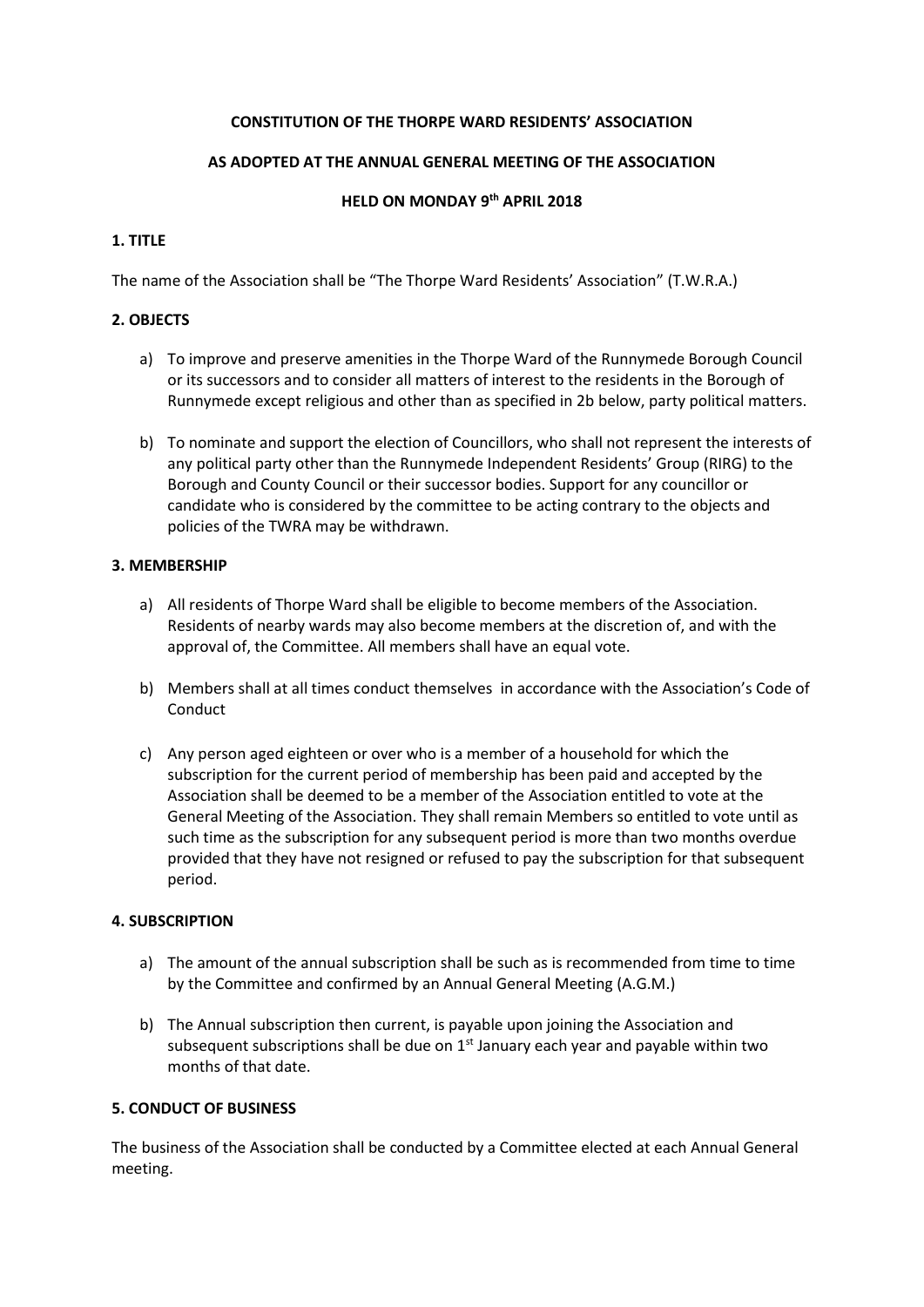- a) The Officers shall be the Chairman, two Vice Chairman, Secretary, Planning Secretary and Treasurer, Membership Secretary, Information Officer and Social & Funding Officer and such other officers as the Committee may appoint. These roles may be undertaken by more than one Committee member. One Committee member may be appointed to more than one role. Some roles may be vacant at certain times.
- b) The Chairman shall be responsible overall for the work of the Association and shall preside at, and have full authority for the conduct of, all general and committee meetings including the power of adjournment. In the absence of the Chairman, a Vice Chairman shall deputise. The Chairman at any meeting shall have a casting but no other vote.
- c) The Secretary shall be responsible for the administrative work of the Association and act generally under the direction and by the authority of the Committee or by resolution of the Association in a General Meeting.
- d) The Treasurer shall receive all monies and pay all accounts passed by the Committee and act generally under the direction of the Committee and shall prepare a statement of receipts and payments to  $31<sup>st</sup>$  December each year. In accordance with any guidance or framework laid down by the Treasurer of the RIRG, and both offices may be held by the same person, the Treasurer shall also set up and maintain accounting records capable of meeting any statutory requirements to which the RIRG may be subject. Any requirement to produce separate accounts or maintain separate funds shall not require the separation of assets unless there is a legal requirement to do so. The accounts of the Association, and any produced by the Association on behalf of RIRG shall be audited by a person appointed annually for that purpose and shall be presented for adoption at the next A.G.M.
- e) The Planning Secretary shall examine all planning matters which may have an effect on Thorpe Ward, and shall advise the Committee of such matters with comments.
- f) The Membership Secretary will be responsible for organising and co-ordinating recruitment campaigns to retain and improve our share of the community.
- g) The Information Officer will be responsible for the maintenance and distribution of information to our membership.
- h) The Social & Funding Officer will be responsible for the obtaining of additional funding and organising with the assistance of others social functions for the Association.

# **6. THE COMMITTEE**

- a) The committee shall consist of the Officers and not more than sixteen other members.
- b) A quorum shall be one third of the existing Committee members but not less than five members.
- c) The Committee may:
	- 1) Fill any vacancy temporarily till the next A.G.M.
	- 2) Co-opt additional members up to a maximum of four at any one time and invite such persons as they see fit to attend any meeting.
	- 3) At any time appoint a Sub-Committee to act on its behalf to deal with any specific subjects.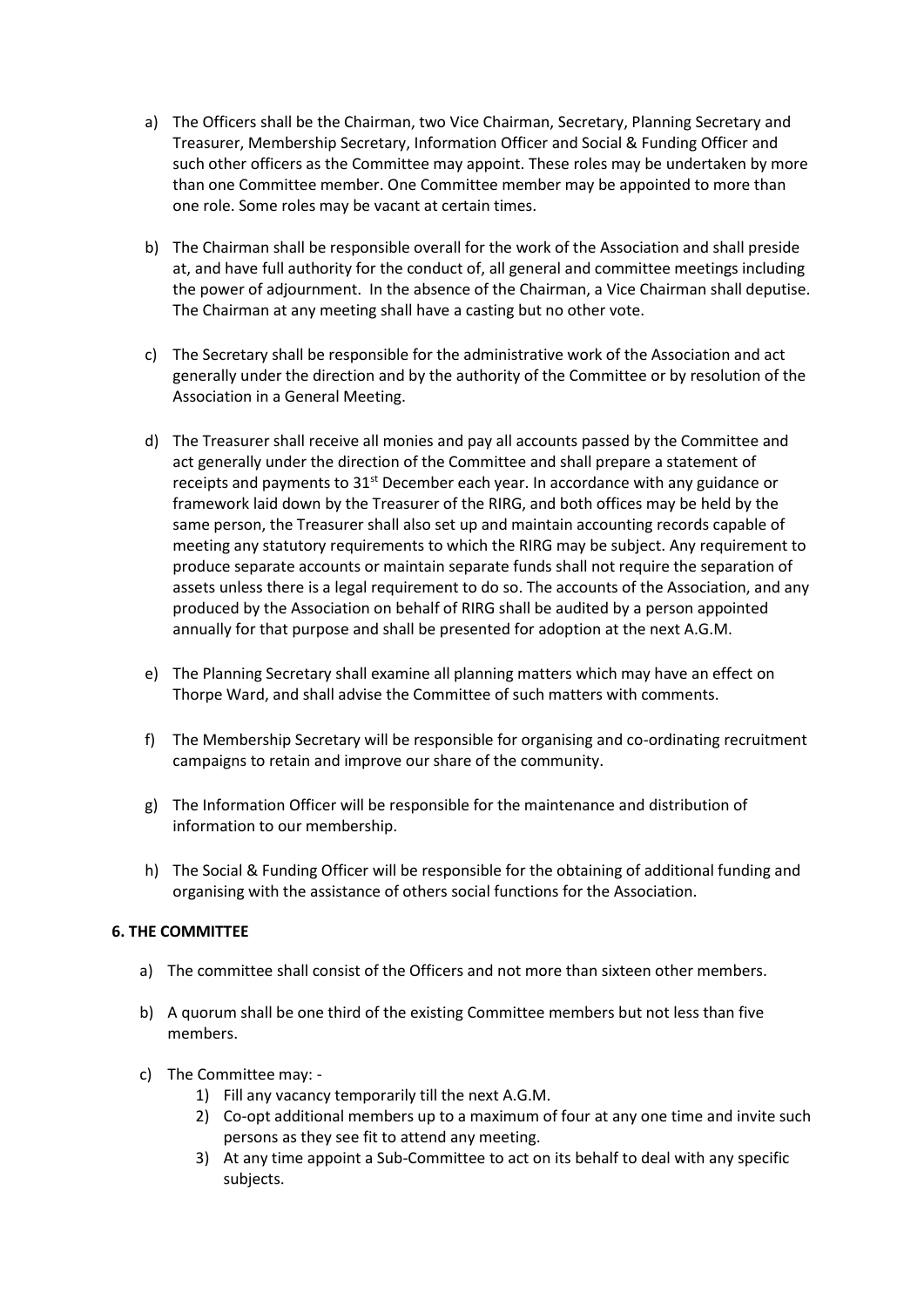- 4) Unless otherwise agreed by the Committee, the Secretary shall ensure that all Committee members receive at least seven days' notice of meetings.
- 5) The Committee shall cause minutes to be taken of all meetings of the Association.
- 6) Decisions made by the Committee shall be by simple majority of those present and voting in person.
- 7) The Committee shall :
	- i. Appoint the Officers.
	- ii. Carry out the business of the Association in accordance with the policy agreed at General Meetings.
	- iii. Hold a minimum of nine meetings a year, one within one month of any General meeting and a Special Meeting upon the requisition of the Chairman or three Committee members. The agenda for the nine meetings of the Committee shall include an opportunity for members of the Association to attend and speak.
	- iv. Abridged Minutes of Committee meetings will be available on the Association web site and items of potential interest to members will be circulated to those members for whom we hold an email address as and when they arise.

## **7. COMMUNICATIONS ON BEHALF OF THE ASSOCIATION**

No member of the Association, including Officers, and other Committee members, shall purport to communicate on behalf of the Association unless authorised to do so by the Committee.

#### **8. GENERAL MEETINGS**

- a) At least twenty-one days' notice shall be given of all General Meetings. The notice shall include the time, date and venue of the meeting, and, except that it is unnecessary to specify the ordinary business of an A.G.M., the nature of the business transacted. Notice shall be given in such a way or ways that will in the opinion of the Committee come to the attention of most of its members. Written notice addressed to each member is not required.
- b) A Special Meeting shall be held at any time at the written request of 20 members of the Association to the Secretary, specifying the business to be discussed.
- c) Voting shall be by show of hands unless a majority of members present demand a ballot, in which case the ballot shall be conducted as the Chairman of the meeting directs. The election of the Committee shall always be by ballot.
- d) Decisions shall be by simple majority.

### **9. ANNUAL GENERAL MEETINGS**

- a) The A.G.M. shall be held as soon as conveniently possible after  $1<sup>st</sup>$  March.
- b) The ordinary business of an A.G.M. shall be presentation of the accounts and reports from the Chairman and Treasurer, the election of the Committee members and the appointment of the Auditor.